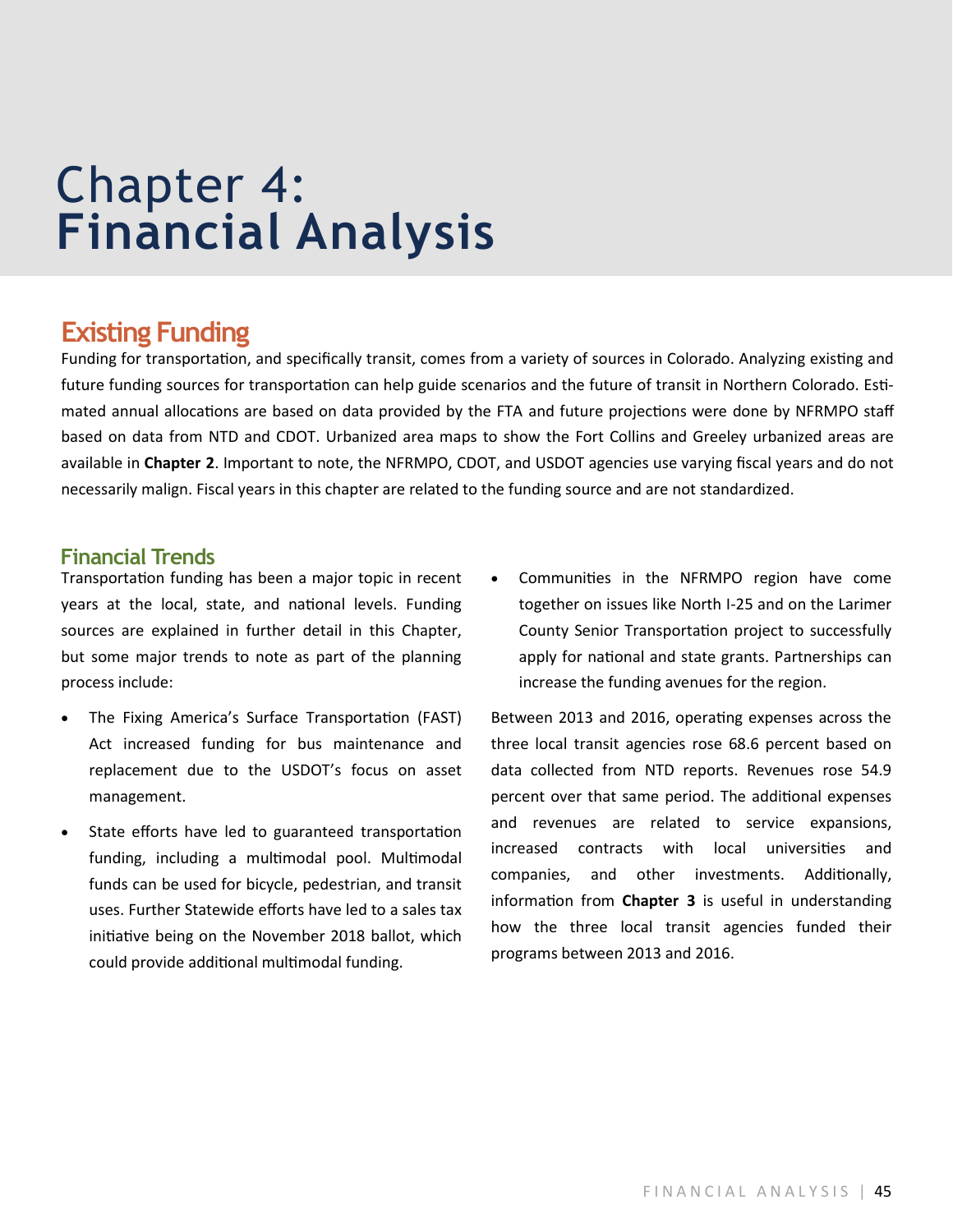**Figure 4-1** shows the trends for how COLT, GET, and Transfort have funded operations, with funding grouped into NTD reporting categories. The peak in 2014 for Federal Assistance is most likely related to the capital funding used to build the MAX BRT in Fort Collins. **Figure 4-2** shows how operating expenses have grown based on NTD reporting categories. Operating expenses for GET were estimated based on regional averages and overall expenses. Salaries have been the largest operating expense, though other operating expenses have increased in 2015 and 2016. Capital expenses were calculated based on data reported to NTD as well. Big projects like MAX may skew capital funding trends, especially when compared to the consistent need to purchase vehicles and maintain the existing systems.



*Figure 4-1. Operating Revenue Sources*

Source: NTD, 2018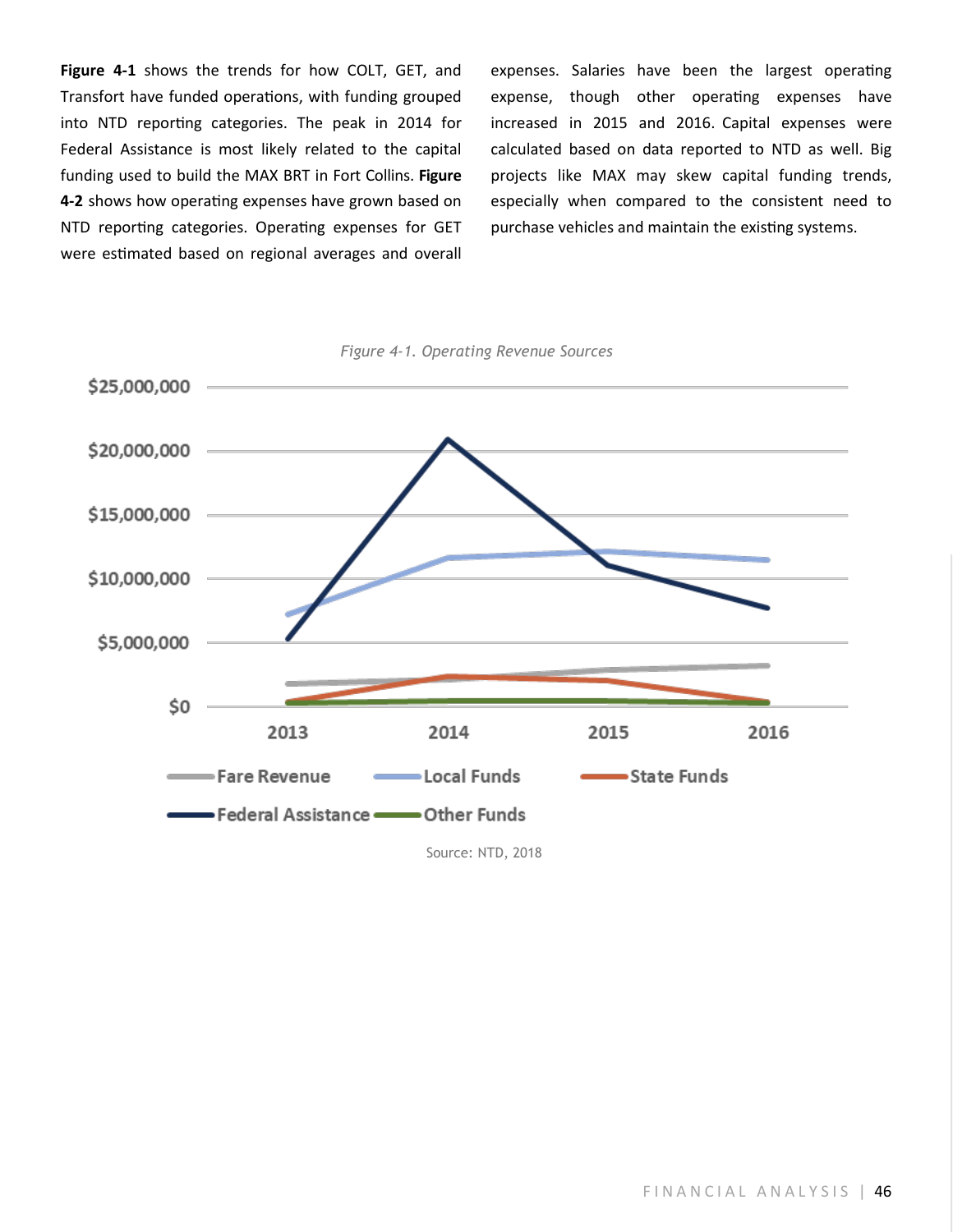

#### **Federal Funding**

The FAST Act increased the funding for transit nationwide and updated the funding pools. New funding opportunities include Bus and Bus Facilities Discretionary Grants (§5339(b)), the Expedited Project Delivery for Capital Improvement Grants (CIG) Pilot Program, and the Pilot Program for Innovative Coordinated Access & Mobility. The FAST Act repealed Bicycle Facilities (§5319) and a previous Pilot Program for Expedited Project Delivery.

FTA funding for the NFRMPO region and Colorado is distributed primarily through four programs: §5307, §5310, §5311, and §5339, discussed in greater detail in the following subsections.

As the DR for the Fort Collins-Loveland-Berthoud TMA, Fort Collins receives an allocated amount of §5307, §5310, and §5339 annually. Colorado is the DR for areas with populations under 200,000; as a result, Greeley receives its funding through the State, but with an allocated amount. The allocated amount for each funding type is listed in **Table 4-1** and **Table 4-2.**

#### *FTA §5307 (Urbanized Area Formula Funding Program)*

§5307 provides funding for urbanized areas and to governors for transit capital and operating assistance in urbanized areas and for transportation-related planning. Funding can be used for planning, engineering, design and evaluation of transit projects and other technical transportation-related studies; capital investments in bus and bus-related activities such as replacement, overhaul and rebuilding of buses, crime prevention and security equipment and construction of maintenance and passenger facilities; and capital investments in new and existing fixed guideway systems including rolling stock, overhaul and rebuilding of vehicles, track, signals, communications, and computer hardware and software. $1$ 

#### *FTA §5310 (Enhanced Mobility of Seniors & Individuals with Disabilities Program)*

§5310 provides formula funding to improve mobility for seniors and individuals with disabilities by removing barriers to transportation service and expanding transportation mobility options. Eligible projects include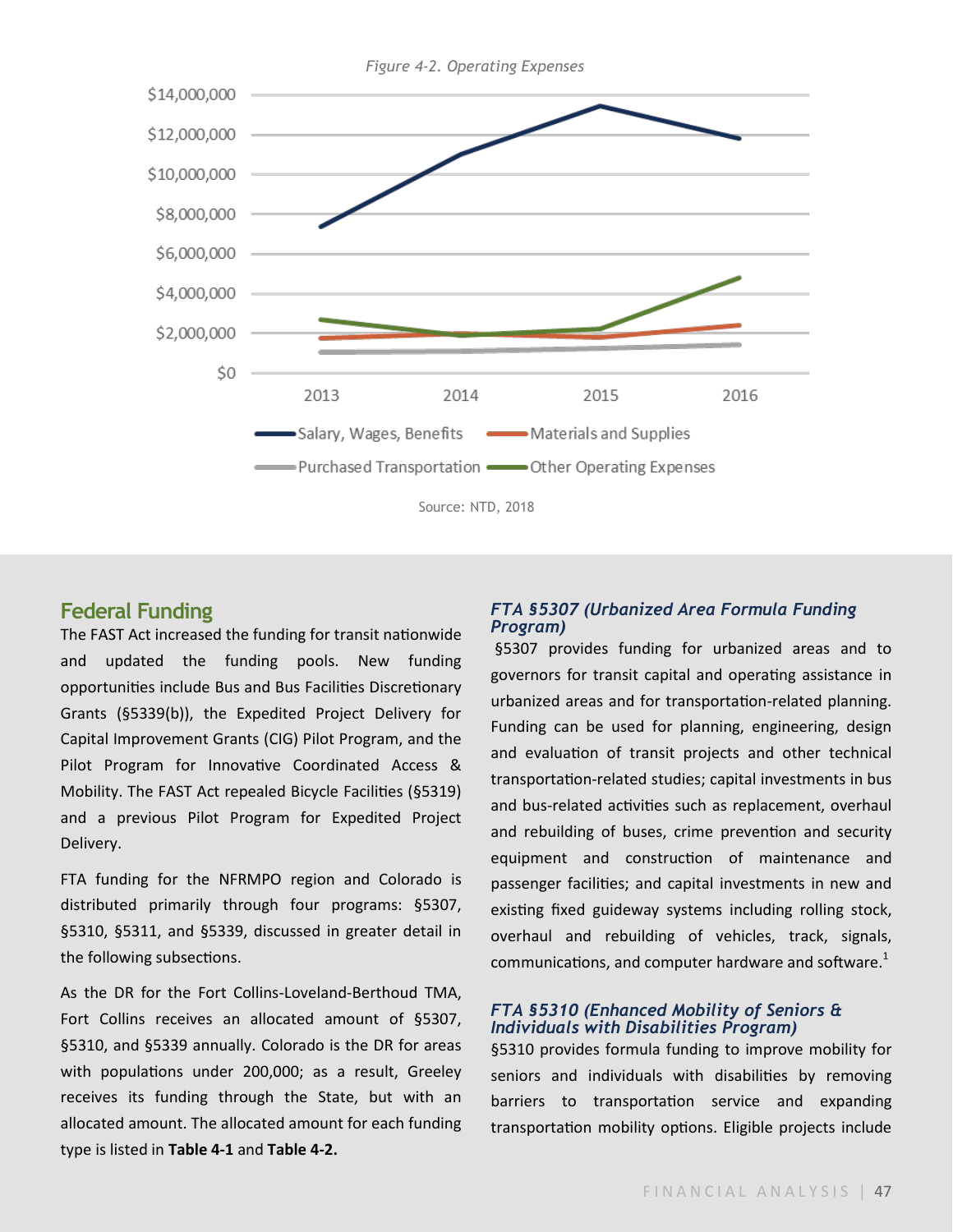buses and vans; wheelchair lifts, ramps, and securement devices; transit-related information technology systems, including scheduling/routing/one-call systems; mobility management programs; and acquisition of transportation services under a contract, lease, or other arrangement.<sup>2</sup>

#### *FTA §5311 (Formula Grants for Rural Areas Program)*

§5311 provides capital, planning, and operating assistance to states to support public transportation in rural areas with populations of less than 50,000 as well as the Rural Transit Assistance Program (RTAP). Eligible activities include planning, capital, operating, job access and reverse commute projects, and the acquisition of public transportation services.<sup>3</sup>

#### *FTA §5339 (Bus & Bus Facilities Infrastructure Investment Program)*

§5339 provides funding to replace, rehabilitate and purchase buses and related equipment; to construct busrelated facilities including technological changes or innovations to modify low or no emission vehicles or facilities; to replace, rehabilitate and purchase buses, vans, and related equipment, and to construct bus-related facilities, including technological changes or innovations to modify low or no emission vehicles or facilities.<sup>4</sup>

#### *FTA 5339(b) (Bus and Bus Facilities Discretionary Program)*

§5339(b) provides funding to improve the condition of the nation's public transportation bus fleets, in accordance with the requirement for FTA to consider the age and condition of buses, bus fleets, related equipment, and bus -related facilities.<sup>5</sup>

#### *FTA 5339(c) (Low or No Emission Vehicle Program)*

The Low or No Emission Competitive program provides funding to state and local governmental authorities for the purchase or lease of zero-emission and low-emission transit buses as well as acquisition, construction, and leasing of required supporting facilities.

#### *Table 4-1. FTA Formula Funding for NFRMPO Region*

| Program                                   | <b>Estimated Annual Allocation (FY2018)</b> |
|-------------------------------------------|---------------------------------------------|
| FTA §5307 for Fort Collins Urbanized Area | \$4,501,848                                 |
| FTA §5307 for Greeley Urbanized Area      | \$2,205,897                                 |
| FTA §5310 for Fort Collins Urbanized Area | \$207,229                                   |
| FTA §5339 for Fort Collins Urbanized Area | \$532,054                                   |
| <b>Total</b>                              | \$7,447,028                                 |

Source: FTA, 2018

*Table 4-2. FTA Formula Funding Controlled by CDOT*

| Program       | <b>Estimated Annual Allocation (FY2018)</b> |
|---------------|---------------------------------------------|
| FTA §5310*    | \$1,689,991                                 |
| FTA §5311**   | \$11,954,931                                |
| FTA §5339 *** | \$5,033,480                                 |
| <b>Total</b>  | \$18,678,402                                |

\*Colorado receives \$1,073,690 on behalf of urbanized areas between 50,000 and 199,999 in population and \$616,301 on behalf of nonurbanized areas less than 50,000 in population.

\*\*Colorado's apportionment for FTA 5311 includes 5340 apportionments as well.

\*\*\*Colorado receives \$1,533,480 on behalf of urbanized areas between 50,000 and 199,999 in population and \$3,500,000 as a statewide allocation.

Source: FTA, 2018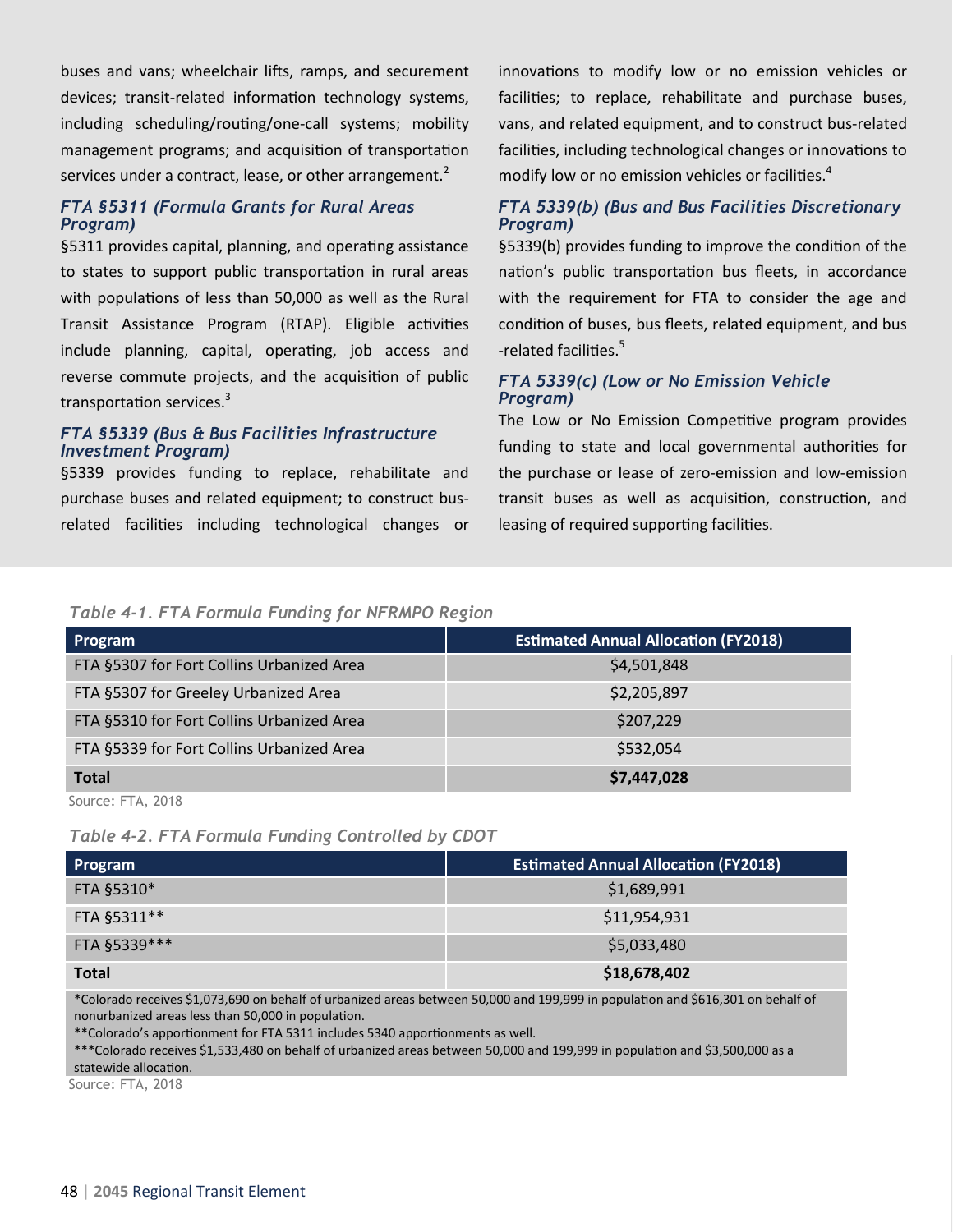### **State Funding**

State funding for transportation fluctuates each year. Local municipalities may use HUTF funds for multimodal investments. To counter this lack of transit funding, two main sources of funding have been created to provide sustainable funding for transportation, including transit: Funding Advancement for Surface Transportation and Economic Recovery (FASTER) Act and Senate Bill (SB) 18- 001 (SB1). FASTER passed in 2009 and provides funding toward roadway safety, bridge repair, and transit projects. FASTER placed two annual surcharges on motor vehicle registrations, supplemental surcharges on oversize and overweight motor vehicles, daily fees on rented vehicles, and incremental fees for late motor

#### *Table 4-3. Statewide FASTER Transit Funding*

| <b>Pool</b>                             | <b>Amount</b> |
|-----------------------------------------|---------------|
| <b>FASTER Statewide Projects Pool</b>   | \$10,000,000  |
| <b>FASTER Local Transit Grants Pool</b> | \$5,000,000   |
| <b>Total</b>                            | \$15,000,000  |
|                                         |               |

Source: CDOT, 2018

vehicle registration. Off the top, CDOT uses \$3M for Bustang operations and the rest is available to transit agencies across the State as competitive grants. Senate Bill (SB) 18-001 (SB1) was passed in 2018 and provides for a range of funding options depending on whether a transportation funding initiative passes the ballot in November 2018. According to the summary provided by the Colorado Legislature<sup>6</sup>, a specified amount will be transferred from the general fund to the state highway fund, the highway users tax fund, and a new multimodal transportation options fund during state fiscal years 2018 -2019 and 2019-2020 for the purpose of funding transportation projects. See **Tables 4-3** and **4-4**.

#### *Table 4-4. Statewide SB1 Transit-Eligible Funding*

| <b>Funding Type</b>       | <b>Amount</b> |  |
|---------------------------|---------------|--|
| <b>Local Funding</b>      | \$96,750,000  |  |
| <b>Multimodal Funding</b> | \$96,750,000  |  |
| <b>Total</b>              | \$193,500,000 |  |
| $SOMrr0$ CDOT $2018$      |               |  |

Source: CDOT, 2018

#### **NFRMPO Funding**

The NFRMPO holds a Call for Projects every two to four years for the funding sources listed in **Figure 4-3**. The Call provides the NFRMPO's 15-member communities and CDOT an opportunity to improve the transportation system and air quality. Funding from these programs may be used on transit projects to varying degrees.

Surface Transportation Block Grant (STBG) funding, previously known as the Surface Transportation Program-Metro (STP-Metro) program, is considered the most flexible transportation funding source. STBG funding can be used to preserve and improve the conditions and performance on any Federal-aid highway, bridge and tunnel projects on any public road, pedestrian and bicycle infrastructure, and transit capital projects, including intercity bus terminals.

Congestion Mitigation and Air Quality (CMAQ) funding focuses mainly on projects which reduce congestion and/ or improve air quality. Funds may be used for a transportation project or program that is likely to contribute to the attainment or maintenance of a national ambient air quality standard, with a high level of effectiveness in reducing air pollution. New transit route operations, for example, can be funded using CMAQ for three years (or two years at full cost, and a sliding scale between years three and five). In the NFRMPO's case, projects should contribute to reductions in ozone, carbon monoxide, and associated criteria pollutants.

Transportation Alternatives (TA) funds smaller-scale transportation projects such as pedestrian and bicycle facilities, recreational trails, safe routes to school projects, community improvements such as historic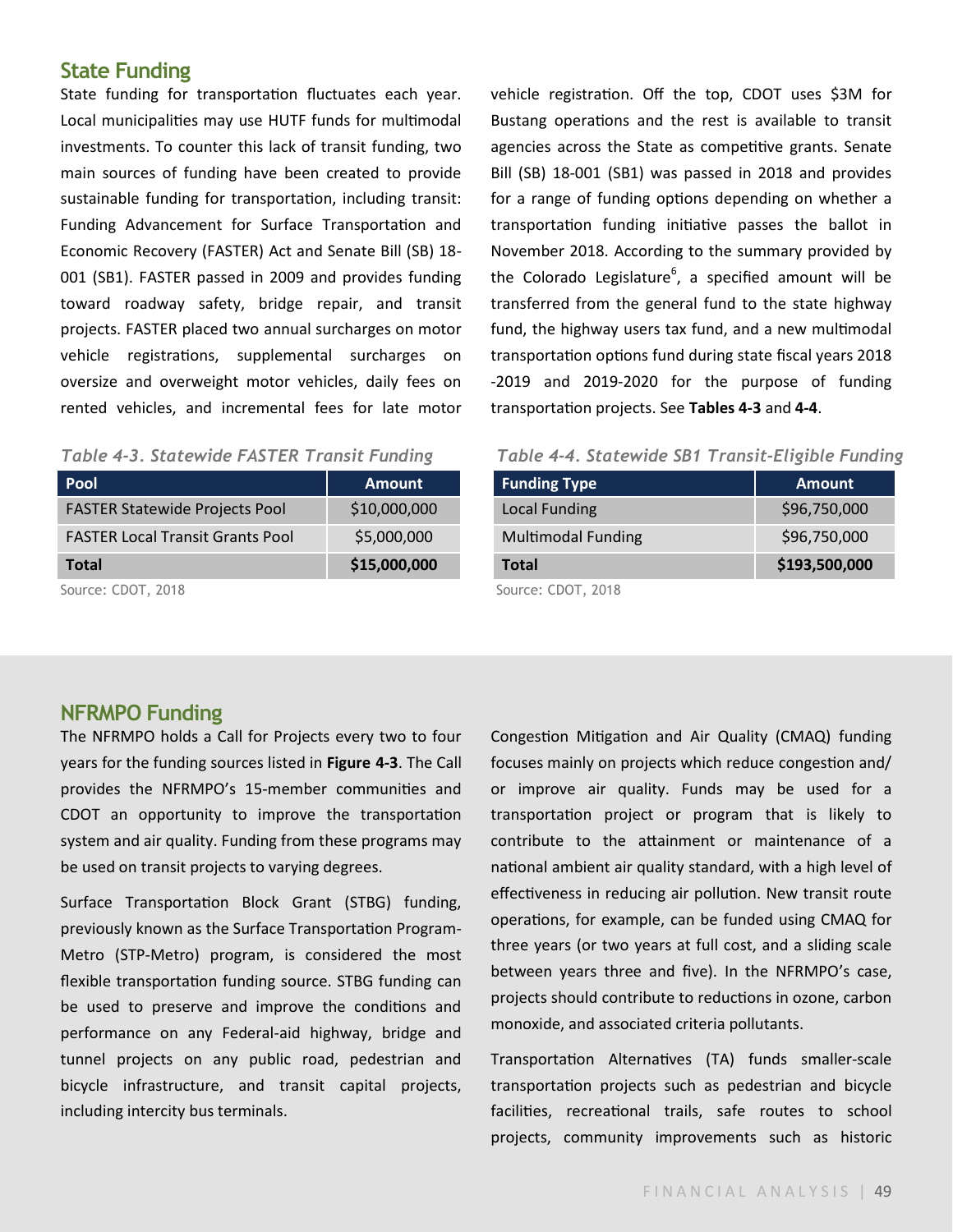preservation and vegetation management, and environmental mitigation related to stormwater and habitat connectivity. While these funds cannot be used to operate transit directly, TA funds can be used to enhance sidewalk and bicycle connections and to enhance drainage and other vegetation around transit stops. **Figure 4-3** shows CDOT estimates for funding allocations under the FAST Act (2016-2020) and for the NFRMPO's Call for Projects to be held in fall 2018. Funding estimates beyond 2020 depend on new federal





#### **Local Funding**

Local communities have set aside local sales tax and other funds to improve and operate transit in the region. Items highlighted in this section are in addition to any funding provided through community general funds.

#### *Keep Fort Collins Great (KFCG)*

Passed in 2010, the KFCG sales tax provides funding for Transfort operations and capital projects. The sales tax is 0.85 percent and sunsets in 2020. **Table 4-5** shows the 2018 allocated amounts for each funding source. Only transportation-related funding is shown separately with other uses grouped together into "other priorities".

*Capital Community Improvement Program (CCIP)*

BOB 2.0 provides funding for capital projects within Fort Collins, such as the ADA Bus Stops Upgrade Program and new bus purchases. The sales tax is 0.25 percent and sunsets in 2025. **Table 4-6** shows the 2018 BOB funding for the Community Capital Improvement Program.

#### *Student Fees*

Students at CSU and UNC pay student fees, which are then used to subsidize transit. These pay for routes like the Around the Horn and the Boomerang on campus, as well as providing students with access to the transit network for no additional fees. **See Table 4-7**.

#### *Table 4-5. KFCG Funding*

| Topic                                     | <b>Amount</b> |
|-------------------------------------------|---------------|
| <b>Street Maintenance (including ADA)</b> | \$10,631,611  |
| <b>Other Transportation</b>               | \$5,201,270   |
| <b>Other Priorities</b>                   | \$15,485,265  |
| <b>Total</b>                              | \$31,318,146  |
| Courset Fort Collins 2010                 |               |

Source: Fort Collins, 2018

#### *Table 4-6. CCIP Funding*

| <b>Topic</b>                         | <b>Amount</b> |
|--------------------------------------|---------------|
| <b>Community Capital Improvement</b> | \$5,600,000   |
| Program                              |               |
| <b>Total</b>                         | \$5,600,000   |
| _ _ _  _ _ _                         |               |

Source: Fort Collins, 2018

#### *Table 4-7. Student Fees*

| <b>Topic</b>                 | <b>Amount</b> |
|------------------------------|---------------|
| <b>CSU (including ASCSU)</b> | \$1,994,500   |
| UNC.                         | \$140,000     |
| Total                        | \$2,134,500   |

Source: CSU and GET, 2018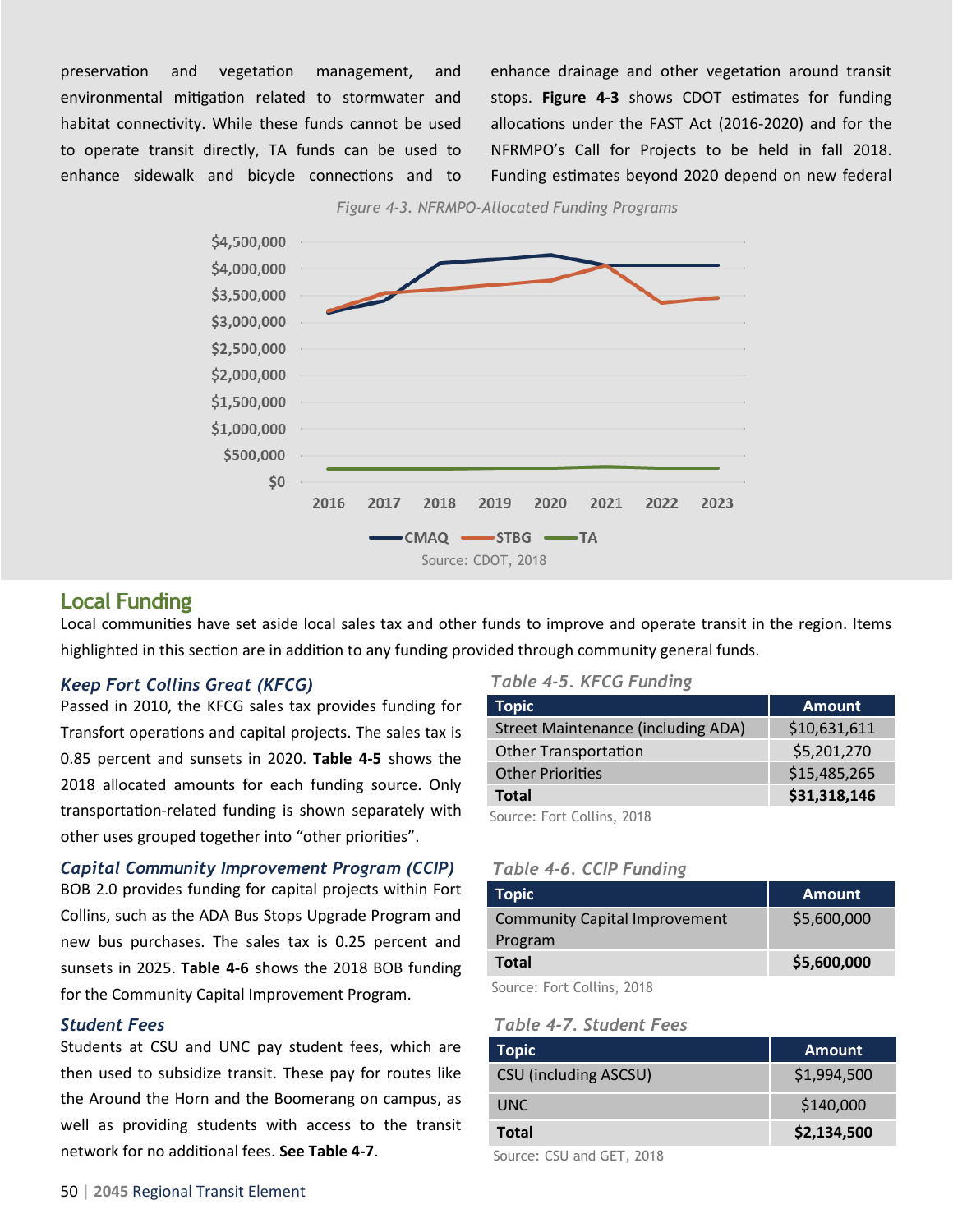#### **Potential Funding Sources**

Currently, only Fort Collins and Greeley have sales tax going toward transportation. Fort Collins allocates funding from its general fund for transit. In the future, there is the potential for other communities to pass sales tax initiatives. Additionally, the Denver Metro Mayors' Caucus is leading an effort to pass a statewide sales tax initiative. If the Statewide sales tax passes, 15 percent of the proceeds would go to a multimodal fund, similar to SB1 funding.

#### **Non-USDOT Funding**

In addition to funding from the US Department of Transportation (USDOT), funding for transit-related activities can come from multiple other federal agencies. The schematic shown in **Figure 4-5** is used by DRCOG in its *2017 Coordinated Transit Plan* to show federal funding sources, distributors, and recipients. These funds can be used to varying degrees as local match for FTA funding, but also may be (and are currently) used for funding for vulnerable populations like older adults and individuals with disabilities. In the NFRMPO region, for example, the Larimer County Office on Aging distributes grant funding to support BATS, Heart&SOUL Paratransit, RAFT, and SAINT.

# **Projections**

To see how much revenue the NFRMPO region can anticipate by the *RTE's* horizon year of 2045, NFRMPO staff calculated expected transit revenues in the outyear of the Plan. It is important to note the NFRMPO staff did not estimate how technology will change the transit landscape. Technology will be explained in further detail in the *2045 RTP*.

#### **Operating Expenses**

It is difficult to estimate future transit system operations costs with unknowns such as changes in technology, ridership trends, and funding. Based on trends identified from National Transit Data (NTD) reports between 2013 and 2016, expenses will grow to nearly \$30M per annum by 2045 in year of expenditure (YOE) dollars as shown in **Figure 4-4**. This estimate is solely to maintain the existing system and for operations only; these costs do not include future capital needs or any potential projects included in **Chapter 5**. Capital needs will be identified through each transit agencies' Transit Asset Management (TAM) plans.

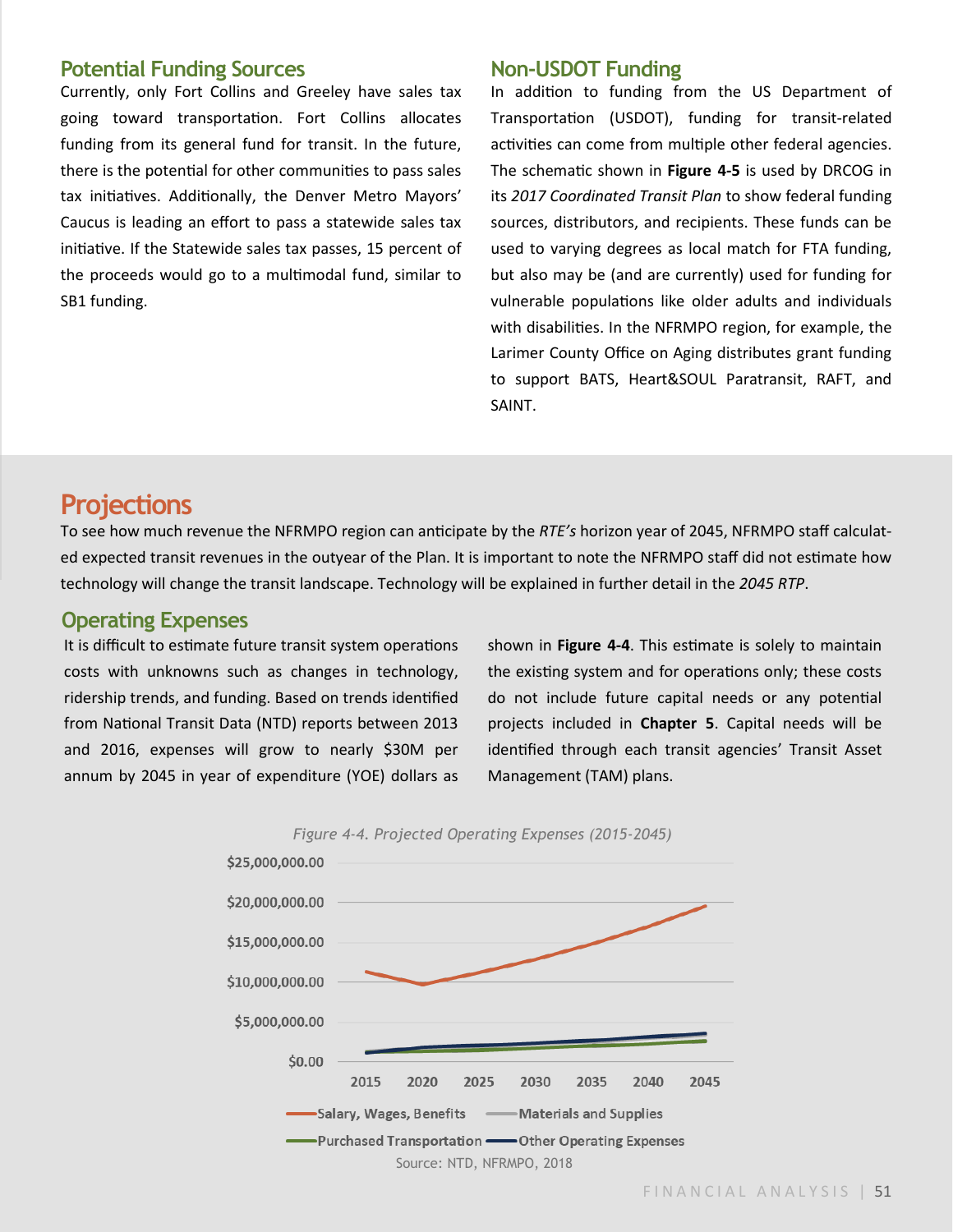| <b>Federal</b><br><b>Department</b>                                  | <b>Federal Program</b>                                             | <b>State</b><br>Program                                                                                        | <b>Local Distribution</b>                                                             |
|----------------------------------------------------------------------|--------------------------------------------------------------------|----------------------------------------------------------------------------------------------------------------|---------------------------------------------------------------------------------------|
| <b>USDOT</b>                                                         | <b>FTA Transit Grants</b><br>STBG, CMAQ, TA<br>allotted to NFRMPO  | <b>CDOT Administers</b><br>FTA 5310, 5311                                                                      | Transit Agencies,<br>Local Governments,                                               |
|                                                                      |                                                                    | <b>CDOT FASTER Transit</b>                                                                                     | <b>NFRMPO</b>                                                                         |
|                                                                      | Temporary<br><b>Assistance for Needy</b><br><b>Families (TANF)</b> | <b>Colorado Works</b>                                                                                          | <b>County Human</b><br><b>Services</b>                                                |
|                                                                      | <b>Older Americans Act</b><br>(OAA)                                | <b>Older Coloradans Act</b><br>and DAA<br><b>Administered by</b><br><b>Aging and Adults</b><br><b>Services</b> | <b>County Area</b><br><b>Agencies on Aging</b><br>(Larimer, Weld)                     |
| <b>Department of</b><br><b>Health &amp; Human</b><br><b>Services</b> | Development<br><b>Disabilities Assistance</b><br>& Bill of Rights  | Developmental<br><b>Disabilities</b>                                                                           | <b>Community Centered</b><br><b>Boards (Foothills</b><br>Gateway, Envision)           |
|                                                                      |                                                                    |                                                                                                                | <b>Medicaid Single Entry</b><br><b>Point for Approved</b><br><b>Non-Medical Trips</b> |
|                                                                      | Medicaid                                                           | <b>Healthcare Policy</b><br>and Finance (HCPF)                                                                 | Non-Emergent<br>Medical<br>Transportation<br>Broker (Veyo)                            |
| Dept. of Housing &<br><b>Urban Development</b>                       | Community<br><b>Development Block</b><br>Grants (CDBG)             |                                                                                                                | <b>Communities (based</b><br>on population)                                           |
|                                                                      |                                                                    |                                                                                                                | <b>VA Health Care</b><br><b>Facilities</b>                                            |
| <b>Veterans</b><br><b>Administration</b>                             |                                                                    | <b>Colorado Division of</b><br><b>Veterans Affairs</b>                                                         | <b>County Veterans</b><br><b>Services Offices</b><br>(VSOs)                           |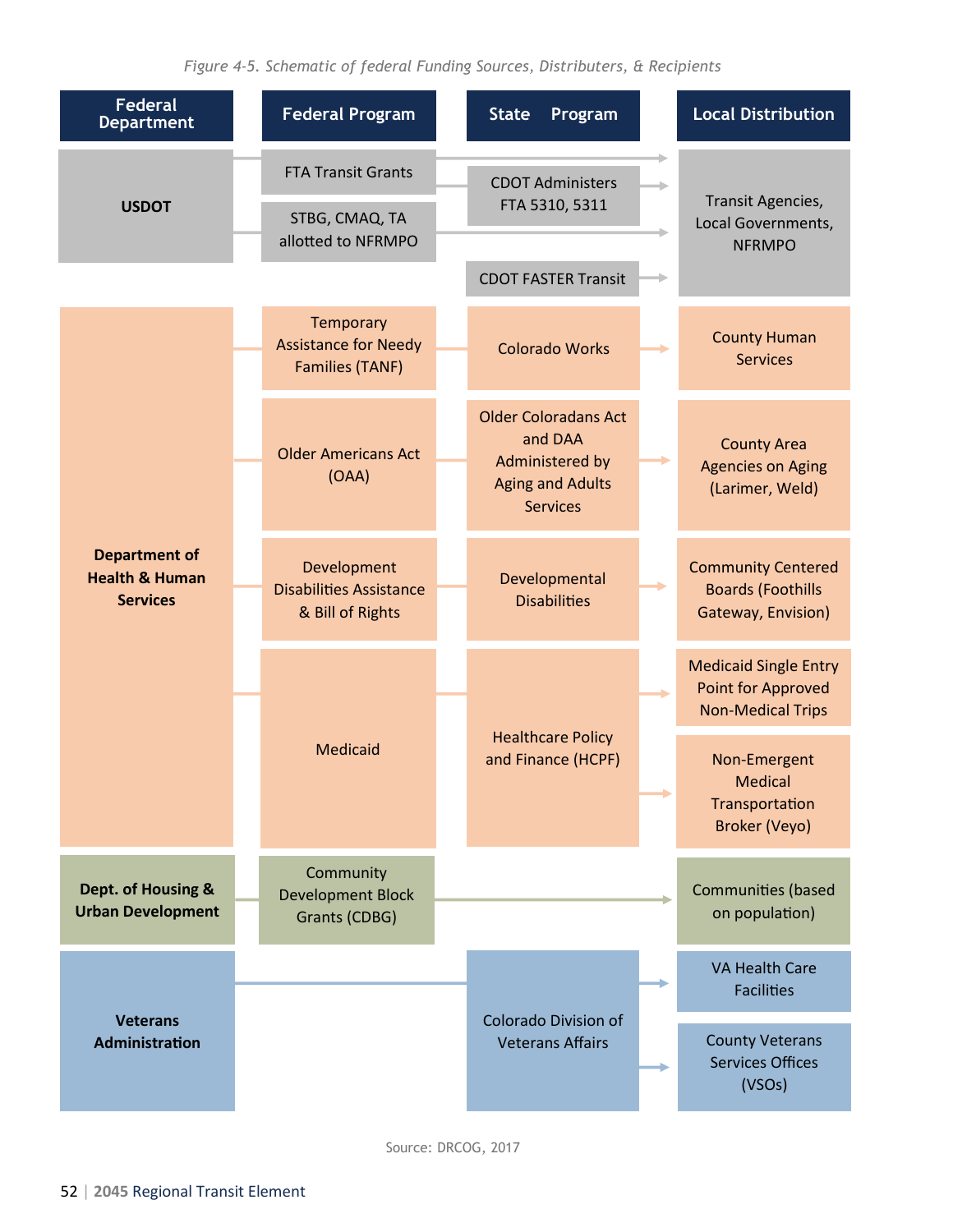#### **Federal Funding Projections State Funding Projections**

Using allocations for Federal Fiscal Years (FFY) 2013 through 2018, **Table 4-8** shows expected regional and statewide funding levels for federal transit programs in YOE dollars. Regional funding includes funds provided to the Fort Collins TMA and the Greeley Urbanized Areas, while statewide funding accounts for funds provided directly to the State of Colorado. Funding is estimated based on current trends. If current trends continue through 2045, the region can expect a funding increase of 373.4 percent, while the State could see an increase of 266 percent based on current trends. Currently, the NFRMPO region receives approximately 20 percent of statewide allocations of federal funding because of Greeley-Evans Transit.

Funding projections for the three grant programs allocated by the NFRMPO will also grow as shown in **Figure 4-9**. As stated previously, funding for CMAQ, STP, and TA is difficult to project beyond 2020 due to the expiration of the FAST Act; however, CDOT has estimated funding for FY2021 through FY2023 and these are used for projection purposes. Combined, the region can expect to see an increase of 64.8 percent in allocable funds across all three programs. Transit currently receives about 45 percent of CMAQ funding (as of the 2016 NFRMPO Call for Projects), and no STBG or TA funding.

Projections for state funding are more difficult due to the major ballot initiatives currently underway and depend on the 2018 ballot results. FASTER funds do not have a sunset date and therefore should remain constant in the near future. Because there is no assurance of the sales tax ballot passing in November, NFRMPO staff estimated funding based on 2019 SB1 funding, which is 15 percent of the \$495M General Fund transfer statewide. This number is expected to decrease after 2019, but data in **Table 4-10** is based on Year 1 estimates. Based on population and service provided, the NFRMPO region could reasonably expect about 10 percent of multimodal funding from SB1 and about five percent of FASTER funds. See **Table 4-10** on the next page.

#### **Local Funding Projections**

Local funding opportunities may be buoyed by the passage of the sales tax initiative, which will provide transportation funding to counties and cities across the State. Depending on the project, local communities may decide to fund transit projects using this funding source in addition to the multimodal pool of funding. For the purposes of projections, NFRMPO staff assumed transit could reasonably expect \$500,000 from each eligible transportation related category of KFCG and BOB and a similar amount from the universities.

#### *Table 4-8. Federal Transit Funding Comparisons*

|                 | <b>FFY2018</b> | <b>FFY2045</b> | <b>Percent Change</b> |
|-----------------|----------------|----------------|-----------------------|
| <b>Regional</b> | \$7,447,028    | \$18,707,541   | 151.2%                |
| Statewide       | \$18,678,402   | \$36,347,343   | 94.6%                 |

Source: NFRMPO Staff

#### *Table 4-9. Federal Transportation Funding Comparisons*

|             | <b>FFY2018</b> | <b>FFY2045</b> | <b>Percent Change</b> |
|-------------|----------------|----------------|-----------------------|
| <b>CMAQ</b> | \$4,107,267    | \$8,567,122    | 108.6%                |
| <b>STBG</b> | \$3,626,185    | \$4,273,948    | 17.9%                 |
| <b>TA</b>   | \$258,188      | \$329,092      | 27.5%                 |

Source: NFRMPO Staff